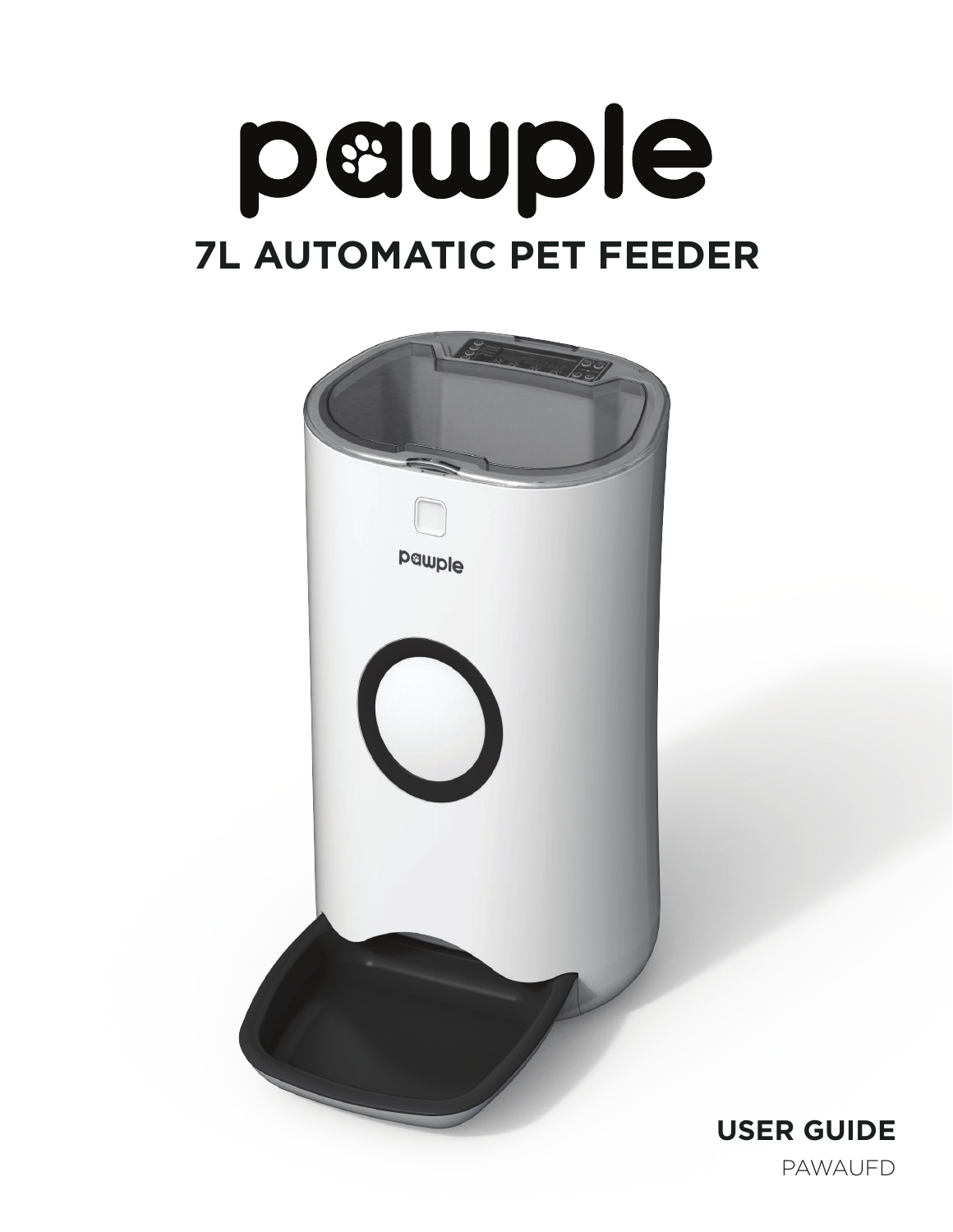# pawple **7L AUTOMATIC PET FEEDER**

**USER GUIDE** PAWAUFD



Thank you for purchasing the Pawple™ 7L Automatic Pet Feeder. This User Guide is intended to provide you with guidelines to ensure that operation of this product is safe and does not pose risk to the user. Any use that does not conform to the guidelines described in this User Guide may void the limited warranty.

Please read all directions before using the product and retain this guide for reference. This product is intended for household use only. It is not intended for commercial use.

This product is covered by a limited one-year warranty. Coverage is subject to limits and exclusions. See warranty for details.

NOTE: Please read and review all safety precautions on page 6 before using this product.

## **Package Contents**

- Main body
- Food bowl
- Small portion dispenser
- Large portion dispenser (installed by default)
- Replacement screws
- Lid
- Power cable
- User guide
- Portion chart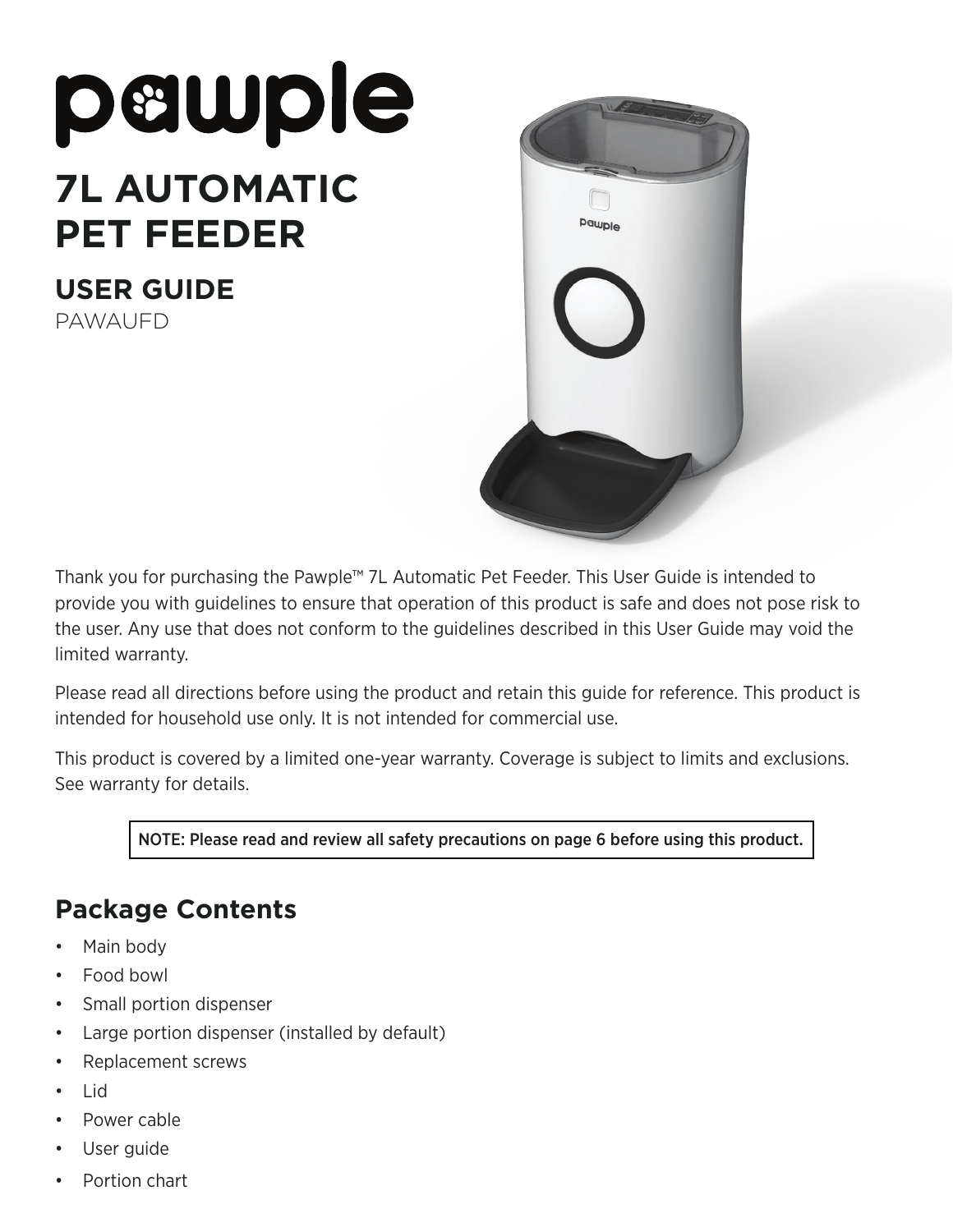## **Product Overview**

- 1. Cover
- 2. Cover Lock
- 3. Food Compartment
- 4. Display
- 5. Cover Release Button
- 6. Body
- 7. Food Outlet
- 8. Food Bowl
- 9. USB Port
- 10. Power Button
- 11. Battery Compartment



 $\odot$ 

 $\textcircled{\small{1}}$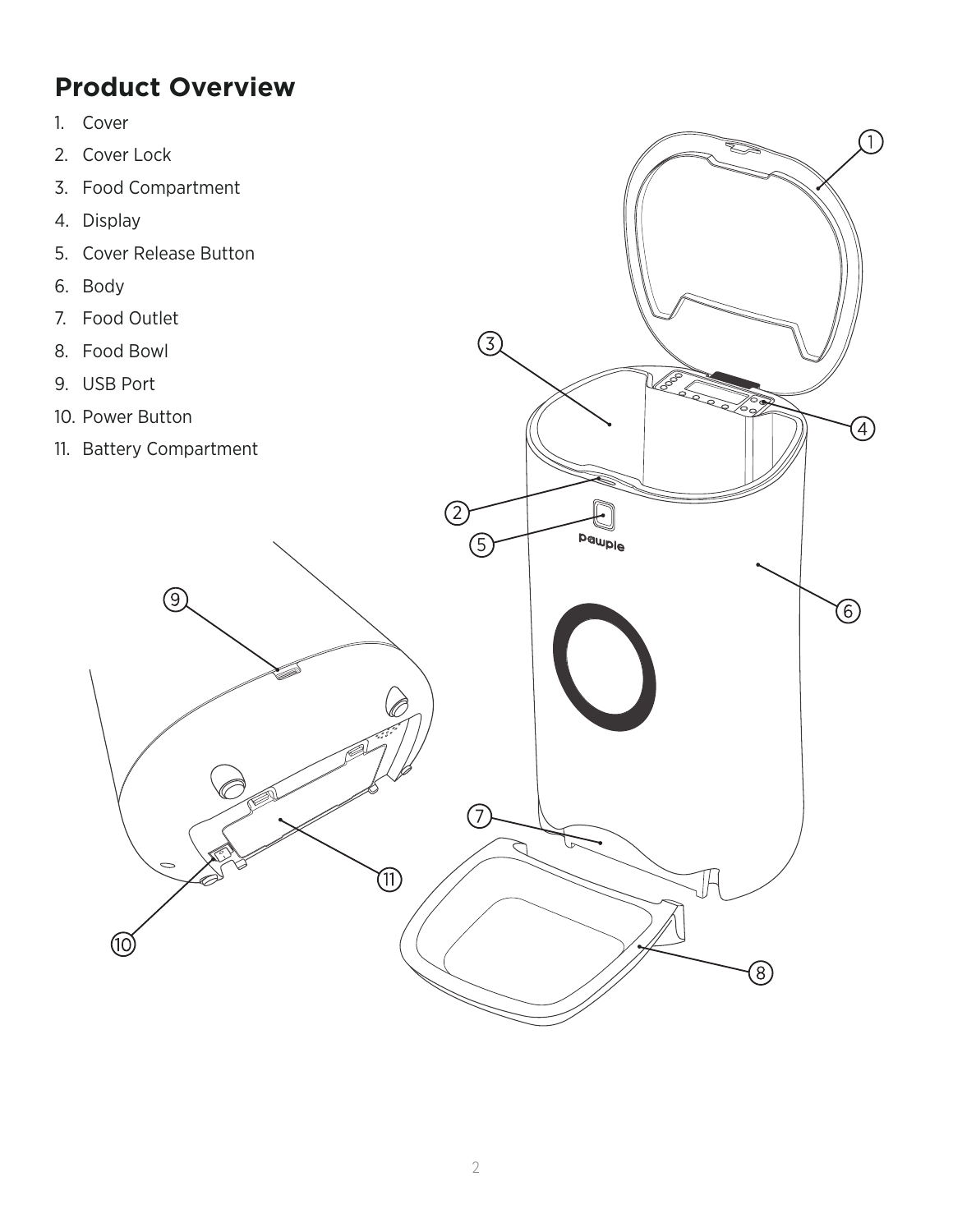# **Control Panel**



## **Using your New Automatic Feeder**

## Assemble Unit

- 1. Attach the bowl to the designated notches underneath the main body.
- 2. Plug a USB cord into the USB port at the rear of the main body, and attach the other end to a power adapter. If you do not wish to use the power adapter, you may install batteries.

#### Install Batteries

- 1. Open the battery compartment at the bottom of the feeder body.
- 2. Install three alkaline D batteries. Make sure battery wrappings are not torn and that you match the positive and negative poles with the markings in the compartment.
- 3. Make sure the power switch is in the on position ("I").

#### Check Motor Functions

- 1. Press and hold the MANUAL button on the feeder for three (3) seconds. The rotor should rotate and release one portion.
- 2. Repeat this process two more times. If it completes successfully, then the motor functions are working with no issues.





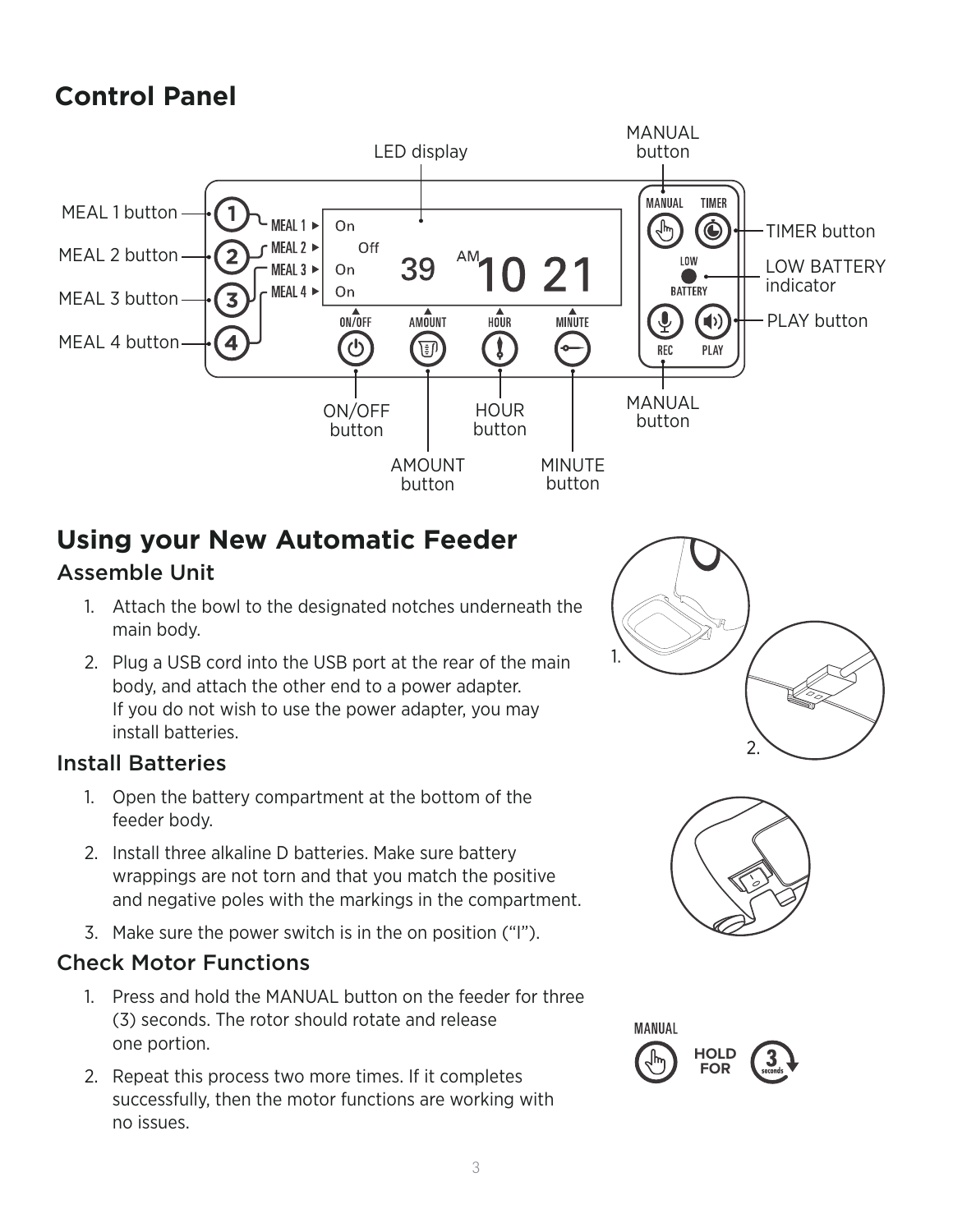### Set the Time

- 1. Press and hold the TIMER and HOUR buttons simultaneously until the numbers start flashing.
- 2. While holding down the TIMER button, press the HOUR button to cycle forward until you reach the correct hour. Please pay attention to AM/PM settings.
- 3. Repeat the same process for the minutes using the TIMER and MINUTE buttons.

### Setting Meals & Meal Sizes

- 1. Toggle Meals ON/OFF: Press and hold the corresponding MEAL and ON/OFF buttons simultaneously to toggle ON/ OFF on the display, indicating whether or not the pet is being fed that specific meal. Meals set to OFF will not be dispensed.
- 2. Set Portion Amount: Press and hold the corresponding MEAL and AMOUNT buttons simultaneously. Press AMOUNT while holding down MEAL to adjust the portion size from 1-39. Refer to the included portion chart to determine your appropriate portion size.
- 3. Set Meal Time: Press and hold the corresponding MEAL and HOUR buttons simultaneously. Press HOUR while holding down MEAL to set the hour for that meal to dispense. Repeat this process with the MEAL and MINUTE buttons to set the minutes if needed.

#### Record a Voice Message

- 1. Press and hold the REC button for three (3) seconds until the LCD display starts flashing.
- 2. Record your personalized message.
- 3. To review your message, press and hold the PLAY button for three (3) seconds. The message will play at each designated meal time.

#### Manual Dispensing

- 1. Press and hold the MANUAL button for three (3) seconds to manually dispense one (1) portion of food.
- 2. Repeat until the desired portion has been dispensed.

## Review Settings

1. Press and hold the corresponding MEAL button. The LCD display will show the time and portion size for that meal.







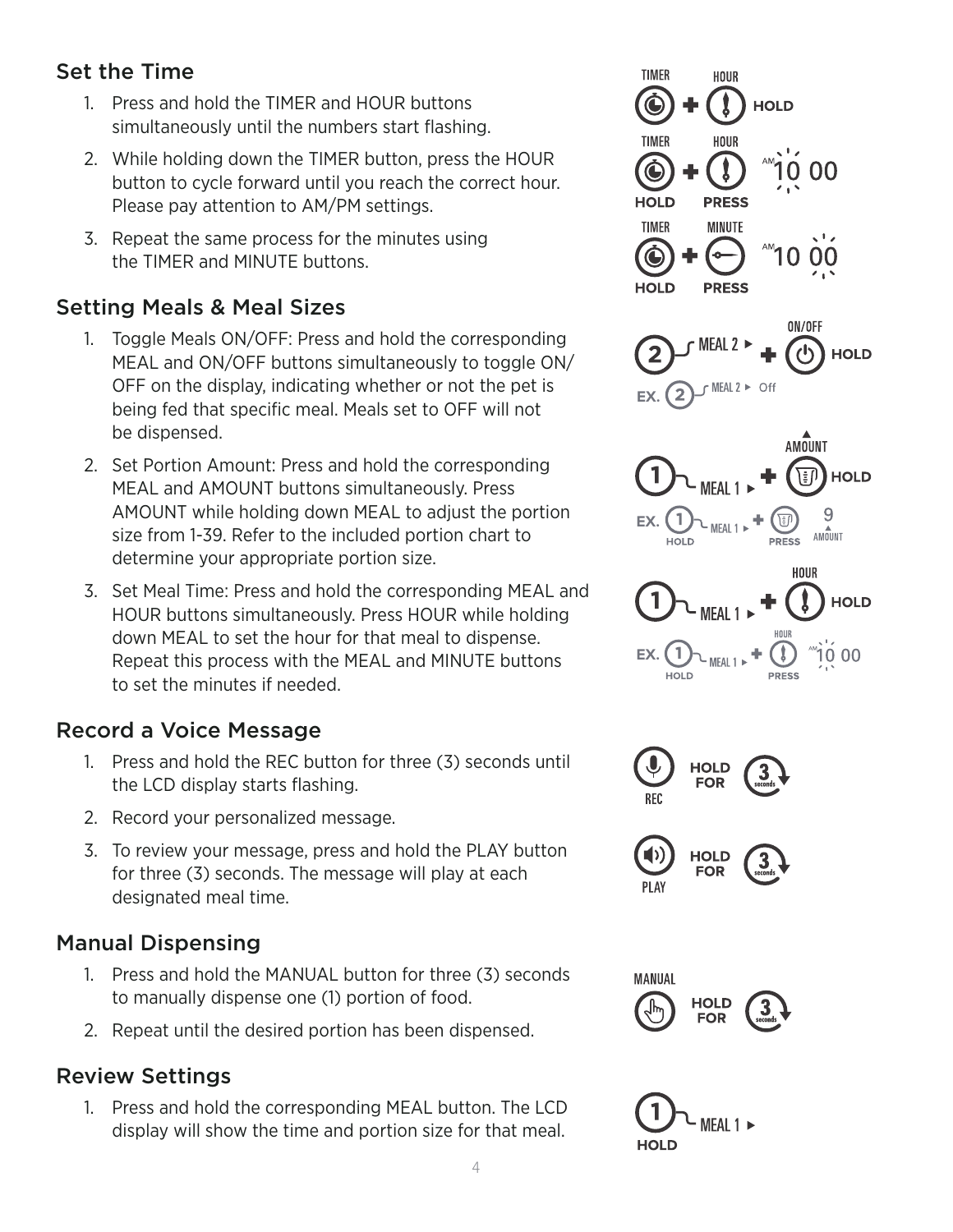## **Switching to Small Portion Dispenser**

NOTE: Most standard food sizes require the pre-installed large portion dispenser. Only use the small portion dispenser with smaller-sized kibble.

- 1. Empty and remove the food bucket and flip it upside down.
- 2. Remove the screws holding the portion dispenser wheel in place.
- 3. Replace the large portion dispenser with the small portion dispenser.
- 4. Replace the screws.



Step 1.







Step 4.

## **Care and Maintenance**

- 1. The feeder bowl is dishwasher-safe for your convenience.
- 2. The internal food container is not dishwasher-safe, but can be removed and cleaned with water and a mild cleaning agent. Use only pet-safe cleaning agents and make sure to thoroughly rinse and fully dry the food bucket before replacing it.
- 3. The body of the feeder is not dishwasher-safe. Do not submerge the body in water; this could damage the internal electronics and cause the batteries to short out, create an electrical shock, or catch fire.
- 4. To clean the body, wipe it with a soft cloth and a mild cleaning agent.
- 5. If the LOW BATTERY indicator LED starts flashing, replace the batteries in the battery compartment, or connect the feeder to a power adapter. Three (3) alkaline D batteries should last approximately one (1) year, depending on the quantities and frequency of food being dispensed.
- 6. Make sure all parts of the feeder are completely dry before refilling and re-assembling the device.
- 7. Exposure to sunlight could damage the internal electronics or cause discoloration; be sure the device is placed in a shady place.

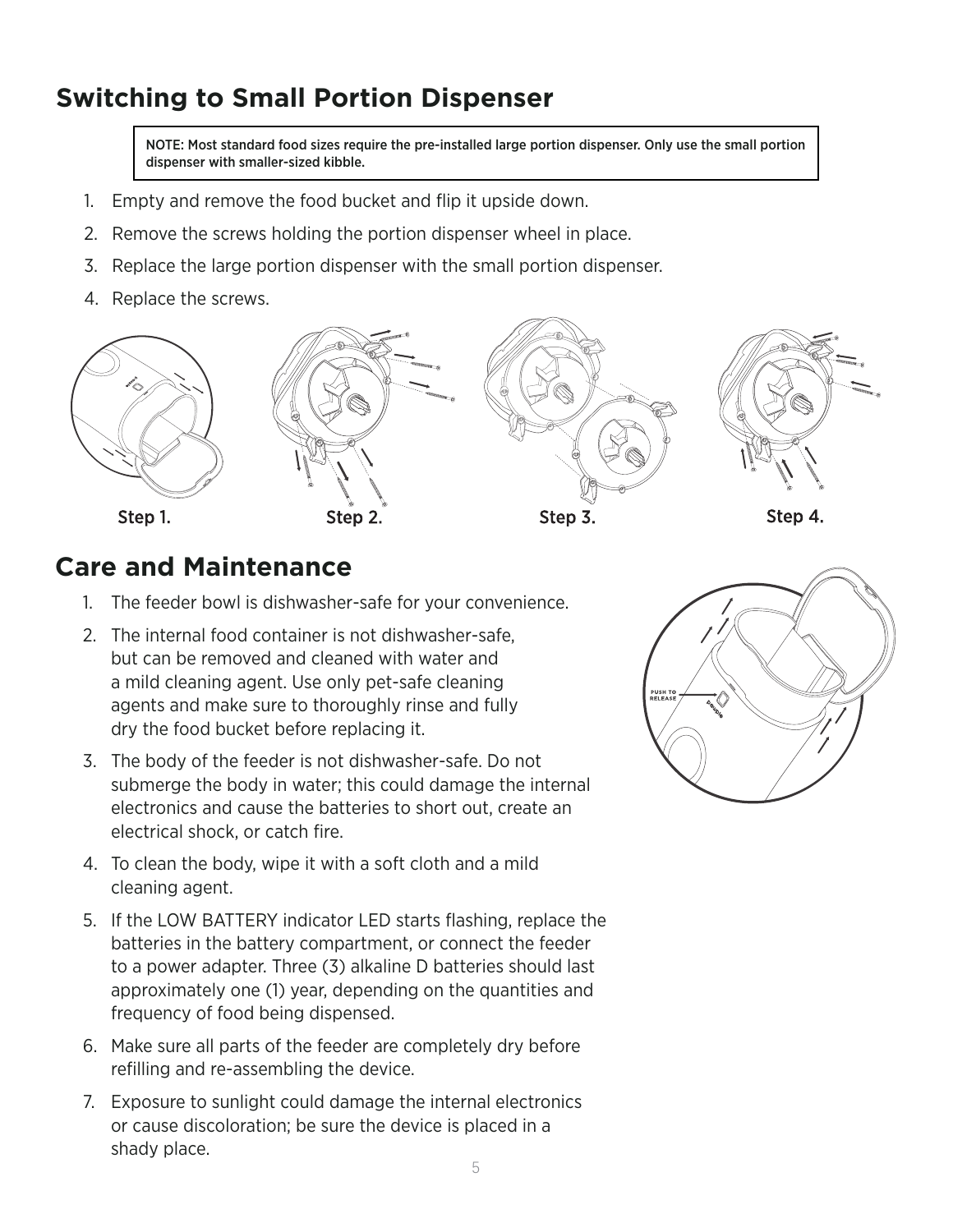## **Safety Precautions**

- 1. **WARNING: CHOKING HAZARD Small parts.** This product contains small parts and is not suitable for children under 3 years old.
- 2. Remove all packaging before using this device. Please keep all packaging materials out of reach of children and pets.
- 3. Properly dispose of all packing materials immediately after unpacking product, as the bags used for packaging could present a suffocation or choking hazard.
- 4. Read all instructions carefully before attempting to operate this device. Improper usage could result in your pet(s) not being fed properly or not being fed at all. Improper use or mishandling could also result in permanent damage to your device.
- 5. Only use this feeder indoors, in a dry place, and on solid, even ground.
- 6. Only use dry kibble in this feeder.
- 7. Always keep fingers, hands, and other appendages clear of the internal food wheel to prevent accidents or injuries.
- 8. Always turn the unit off before cleaning.
- 9. Make sure to check the level of food regularly to ensure the feeder is dispensing food properly.
- 10. This product was not intended for use or play by children, and we recommend you do not allow children to play or tamper with it, to reduce the risk of important settings being changed or damage to the feeder and its moving parts. Adult supervision should always be required when children are near the feeder.
- 11. Do not try to disassemble the feeder or repair it on your own.
- 12. Remove all batteries if you are not using the feeder for an extended period of time.
- 13. Do not mix types and brands of batteries in the feeder. Batteries are not included.

## **Technical Specifications**

- Dimensions: 9.84" W x 13.8" D\* x 15.4" H (25 x 35 x 39 cm) \* with food bowl attached
- Weight: 6.61 lbs.  $(3 \text{ kg})^{**}$ \*\* without batteries and food
- Capacity: ~20 cups dry food (7L)
- Material: ABS Plastic
- Working Voltage: 5V/1A
- Battery Type: Three (3) Alkaline D Batteries (not included)